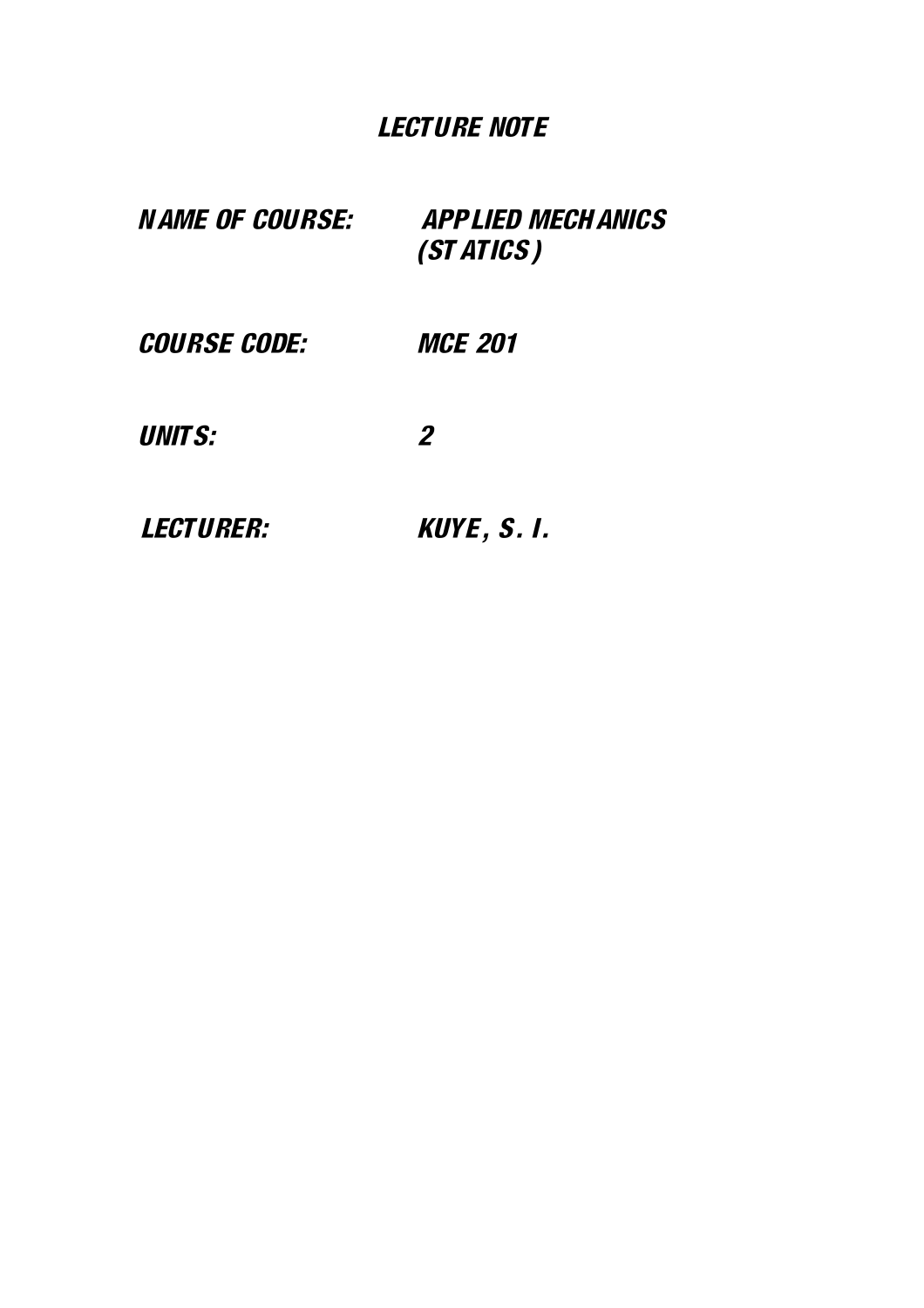#### INTRODUCTION

The science which describes and predicts the conditions of rest or motion of bodies under the action of forces is known as **mechanics.** 

Mechanics of rigid bodies is subdivided into statics and dynamics; the former dealing with bodies at rest, the latter with bodies in motion.

In this aspect of the study of mechanics, bodies are assumed to be perfectly rigid, though, actual structures and machines are not absolutely rigid, they deform under the loads to which they are subjected.

The deformations are usually small and do not appreciably affect the conditions of equilibrium or motion of the structure under consideration. They are important as far as the resistance of the structure to failure is concerned and are studied in mechanics of materials, which is a part of the mechanics of deformable bodies. The purpose of mechanics is to explain and predict physical phenomena and thus to lay the foundations for engineering applications.

## DIMENSIONS AND COORDINATE IN SPACE

#### **Dimensions**

All variables can be derived from quite a small number of certain basic entities. These are called dimensions, for example, length, breadth and height. They are measured properties used to describe the physical state of the body or system. In describing dimensions, agreeable units of measurement are used. The fundamental quantities and their S. I. units and symbols are given below.

| Quantity    | <b>Units</b> | <b>Dimension</b> |
|-------------|--------------|------------------|
| Length      | Metres       | L                |
| <b>Mass</b> | Kilogramme   | M                |
| Time        | Second       | Т                |
| Force       | Newton       | F                |
| Temperature | Kelvin       | $\mathcal{L}$    |

When the thermodynamic effects are not required, the four dimensions of length, mass, time and force are sufficient to describe mechanics behaviour. The four dimensions do not exist independently but are related through Newton's second law.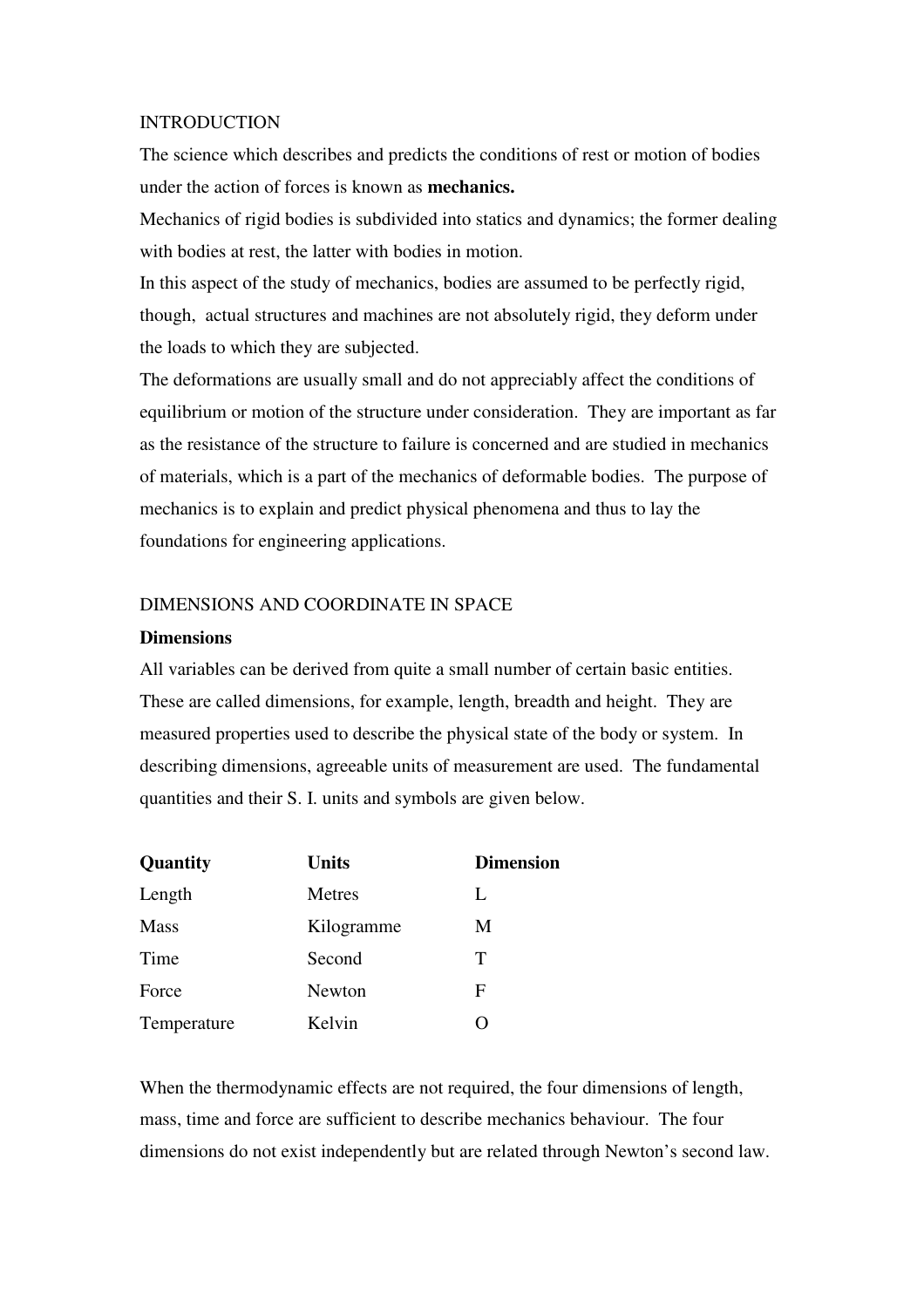The dimensions of all other variables can be expressed in terms of these fundamental dimensions. For instance velocity has the dimension of L/T as it is the ratio of distance travelled to the time taken.

#### **Coordinates in Space**

Coordinates are planes used to describe a body's position in space. **Space** is the geometric region occupied by bodies. The position of a particular body are described by linear and angular measurements relative to a coordinate system. The dimensions of a body are important to the description of its position. For threedimensional problems, three independent coordinates are needed. For twodimensional problems, only two coordinates are required.

A body may be treated as a particle when its dimensions are considered to be near zero so that we may analyze it as a mass concentrated at a point.

## VECTORS AND VECTOR ALGEBRA

#### **Vectors**

In general, any quantity that has direction and magnitude is a **vector** quantity. It must have a direction to be complete. The direction may be explicitly stated or may be implied in the statement of the problem.

Scalar quantities are quantities that have magnitude only. They are complete without a direction. Some measures are normally scalar. Examples include area, density, temperature and power. Other measures are normally vector. Examples include force and acceleration.

Vectors are represented by a line with an arrowhead at one end. The length of the line should be proportional to the magnitude of the quantity represented. The heading of the line and the location of the arrow head indicate direction.

#### **Vector Algebra**

The direction of the vector **v** ( $\vec{v}_1$ )  $\rightarrow$ )may be measured by an angle O from some known reference direction. The negative of **v** is a vector **–v**. It has the same magnitude as **v** but directed in the sense opposite to **v**.

It is important for vectors to obey the parallelogram law of combination. This law states that two vectors  $v_1$  and  $v_2$ , treated as free vectors may be replaced by their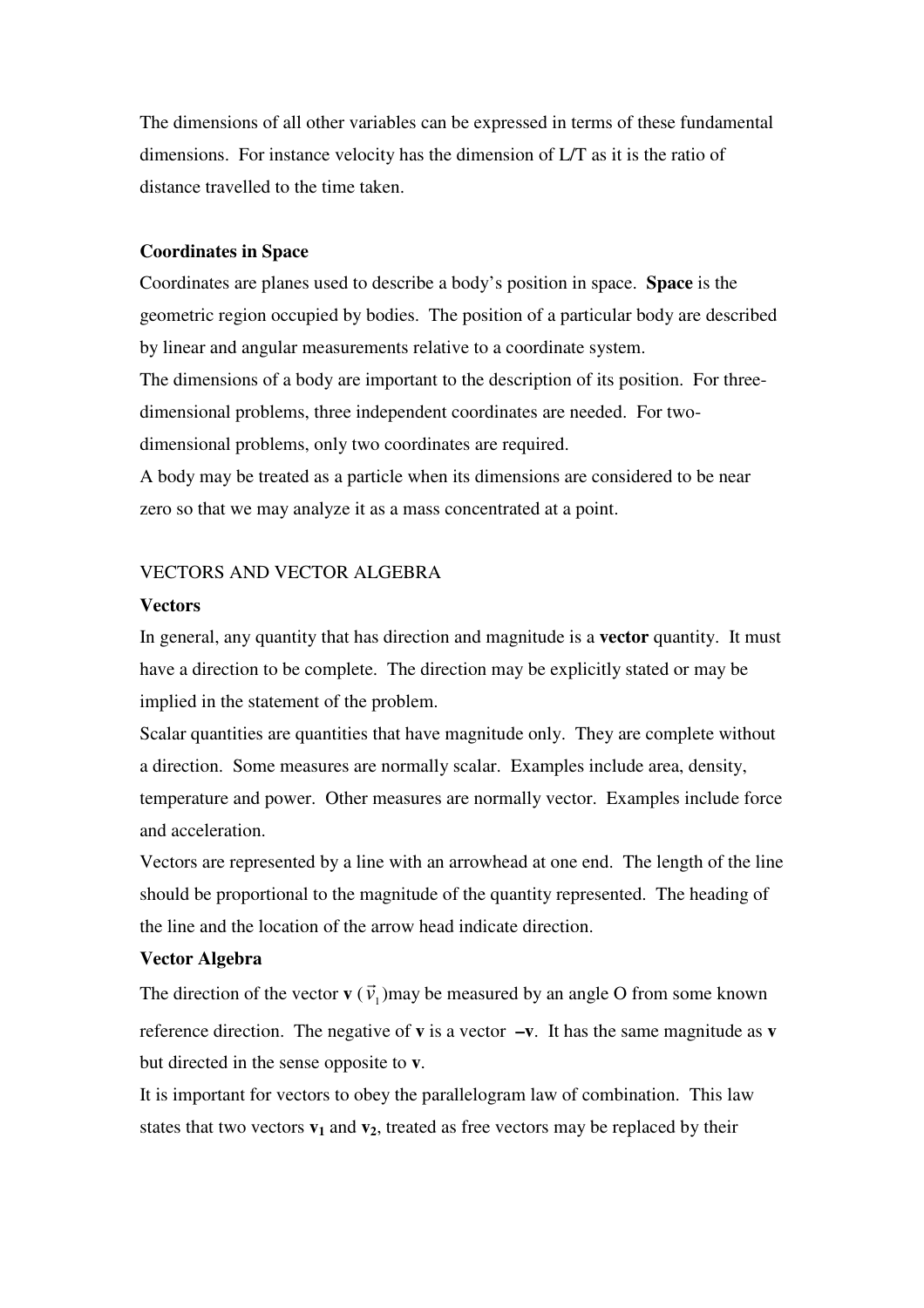equivalent vector v, which is the diagonal of the parallelogram formed by **v1** and **v2** as its two sided as shown below. This combination is called the vector addition and is represented by the vector equation

$$
\vec{v} = \vec{v}_1 + \vec{v}_2
$$



#### FORCES, COUPLES AND THEIR SYSTEMS

#### **Forces**

A force is defined as an action of one body on another. It is a vector quantity because its effect depends on the direction as well as on the magnitude of the action. Because force is a vector quantity, forces may be combined according to the parallelogram law of vector addition. Consider the figure below, the force vector is **F**, and magnitude F. the effect of the action of **F** depends on F, the angle ϴ, and the location of the point of application A.



Therefore, the complete specification of the action of a force must indicate its magnitude, direction, and point of application and it must be treated as a fixed vector. Force is a vector quantity, it is important for forces to obey the parallelogram law of combination.

**O** 

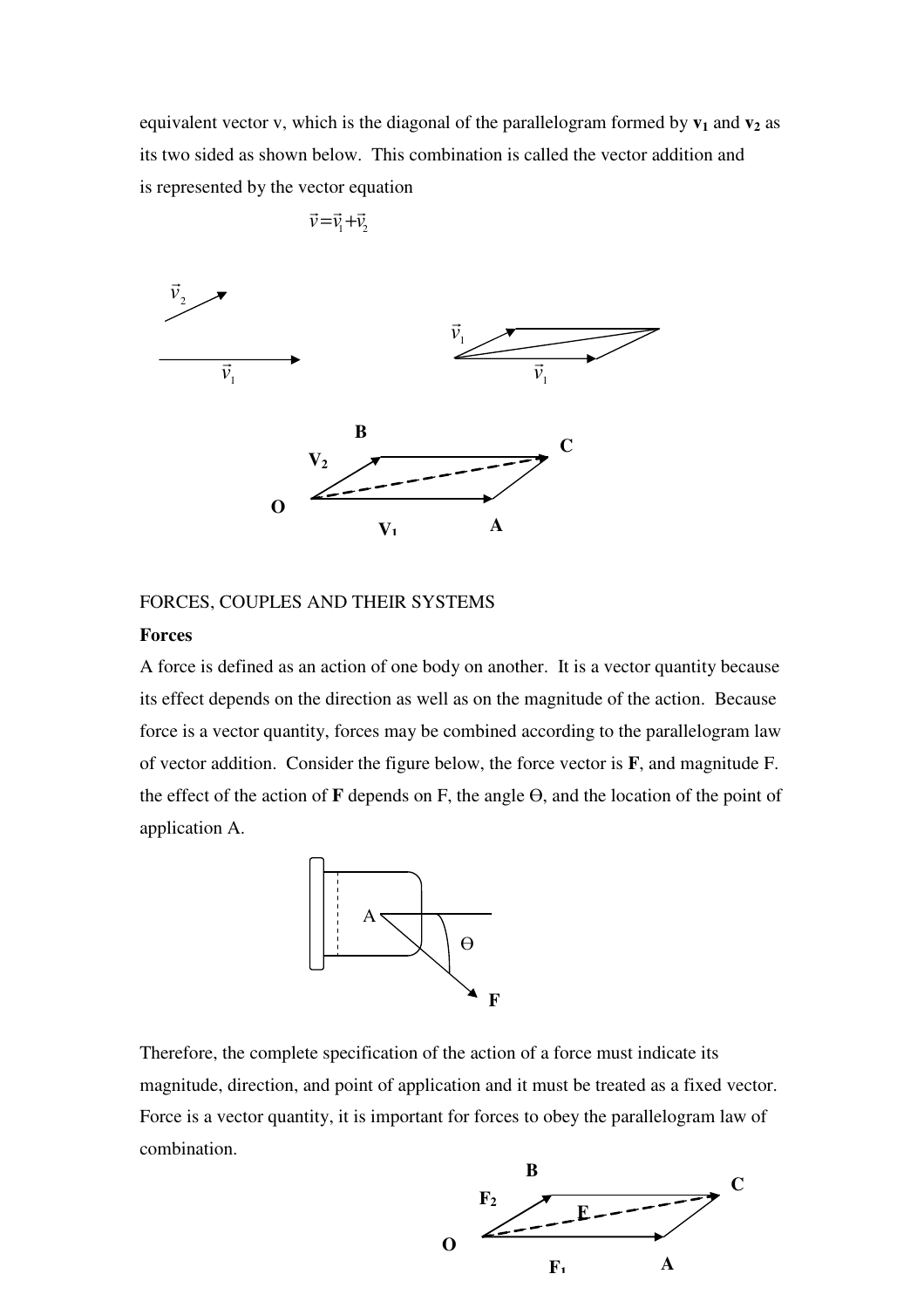

**F** is the sum of the two forces and it is otherwise known as **resultant**.

## **Couple**

When two equal unlike parallel forces are brought together no resultant can be formed instead further pairs of equal unlike parallel forces will be produced, each pair being equivalent to the original set. Such pairs of forces therefore have no resultant. A force set of this kind is termed a **couple**.

## COMPOSITION, RESOLUTION, VARIGNON'S THEOREM, EQUIVALENCE AND REDUCTION OF SYSTEMS, WRENCH, RIGID BODIES AND EQUILIBRIUM

## **Composition and Resolution of Forces into Components**

A force can be resolved into components for two-dimensional cases or threedimensional cases. Example of 2-dimensional cases is given in the figure below. Force **F** is resolved into  $\mathbf{F}_1$  and  $\mathbf{F}_2$ .



Let us consider the case of  $\mathbf{F}_1$  and  $\mathbf{F}_2$  considered earlier





In the previous  $F_1$  as e  $F_1 + F_2 = F$ 

while in the new case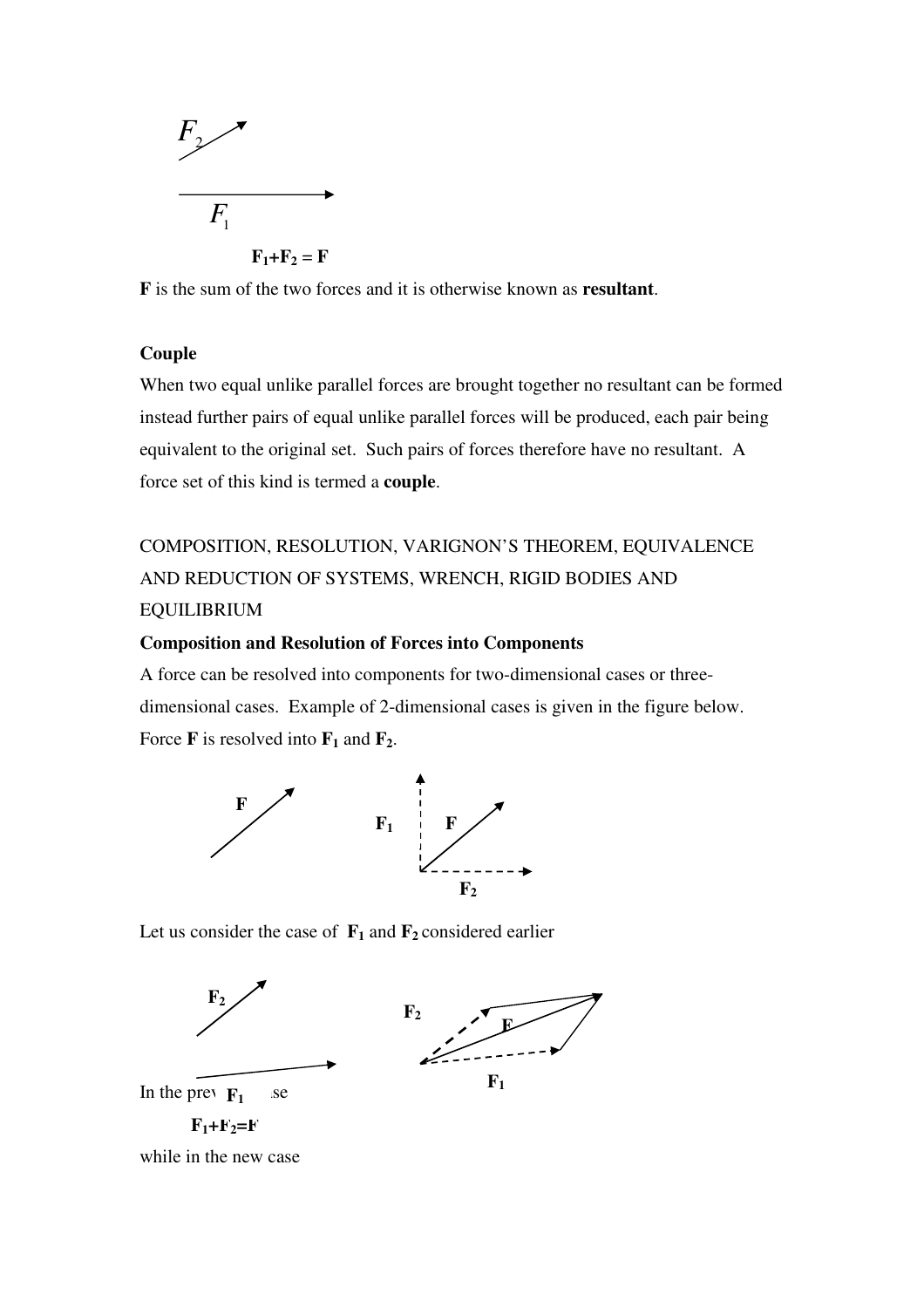#### $F = F_1 + F_2$

i.e. **F** is resolved into  $\mathbf{F}_1$  and  $\mathbf{F}_2$ 

The most common two-dimensional resolution of a force vector is into rectangular components



From the parallelogram rule,

 $F = F_x + F_y$ 

Where  $\mathbf{F}_x$  and  $\mathbf{F}_y$  are vector components of **F** in the x- and y- directions. In terms of the unit vectors i and j ,

 $\mathbf{F}_{\mathbf{x}} = \mathbf{F}_{\mathbf{x}} \mathbf{i}$ ,  $\mathbf{F}_{\mathbf{y}} = \mathbf{F}_{\mathbf{y}} \mathbf{j}$ 

Thus,  $\mathbf{F} = F_x \mathbf{i} + F_y \mathbf{j}$ 

Where the scalars  $F_x$  and  $F_y$  are the x and y scalar components of the vector  $\mathbf{F}_x$ . A unit vector is given by

**V=** $n$ V, n is the unit vector having a magnitude of one unit and the same direction with **V**, while V is a scalar component of **V**.

> $\mathsf{I}$ l

 $_4$   $\int$   $F$ 

 $=$  tan<sup>-1</sup>

 $\theta$  = tan

So . the scalar components can be positive or negative, depending on the quadrant into which **F** points. In the figure above, x and y scalar components are both positive.

> J  $\backslash$

*x y F*

 $F_x = F \cos \theta$ ,  $F_y = F \sin \theta$ 

and  $F = \sqrt{F_x^2 + F_y^2}$ ,  $\theta = \tan^{-1} \left| \frac{F_y}{F_x} \right|$ 

#### **Moment**

A force can tend to rotate a body about an axis in addition to the tendency to move a body in the direction of its application. The axis may be any line which neither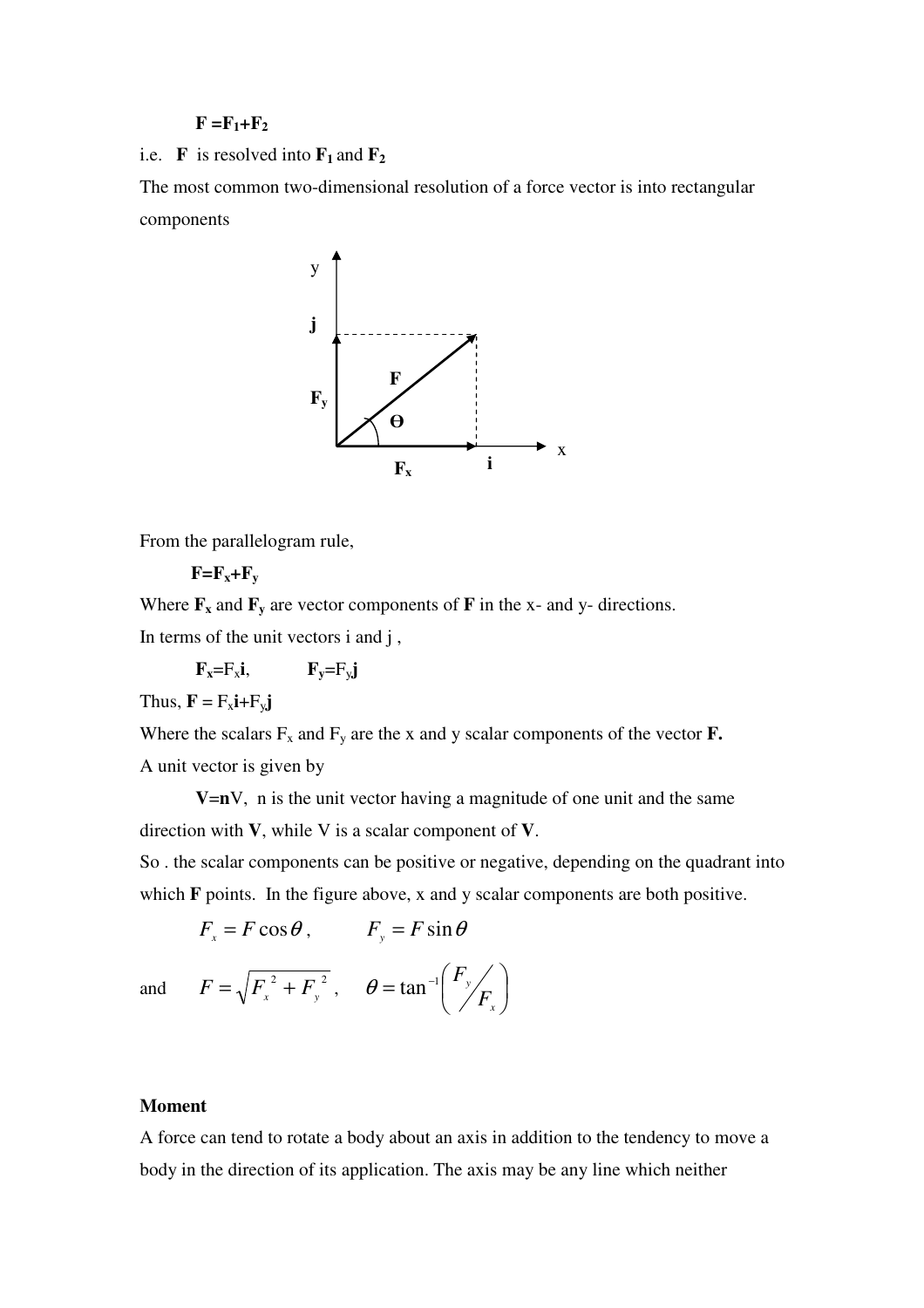intersects nor is parallel to the line of action of the force. This rotational effect of the force is known as **moment**. The magnitude of the moment produced is given as

 $M = Fd$ 

where d is the moment arm which is the perpendicular distance from the axis to line of action of the force. The moment is a vector **M** perpendicular to the plane of the body. The sense of **M** depends on the direction in which **F** tends to rotate the body.

#### **Varignon's Theorem**

One of the most useful principles of mechanics is Varignon's theorem, which states that the moment of a force about any point is equal to the sum of the moments of the components of the force about the same point.

#### **Reduction of a system of forces to a single force**

Systems of forces can be reduced to a single force. The systems of forces which can be reduced to a single force or resultant are the systems for which the force **F** and the couple vector are mutually perpendicular. This is not generally satisfied by systems of forces in space, but will be satisfied by systems consisting of

- (i) Concurrent forces
- (ii) Coplanar forces
- (iii)Parallel forces

#### **Reduction of a system of forces to a wrench**

The systems of forces for which the force F and the couple vector are not perpendicular, and neither of which is zero can not be reduced to a single force or a single couple, rather the couple vector can be replaced by two other couple vectors obtained by resolving the couple vector  $M_0$  into a component  $M_1$  along  $\mathbf{F}$  and  $M_2$  in a plane perpendicular to **F**. The couple vector **M2** and force **F** can then be replaced by a single force **F** acting along a new line of action. This particular force-couple system is called a wrench., and the resulting combination of push and twist is found in drilling and tapping operations and in tightening and loosening of screws.

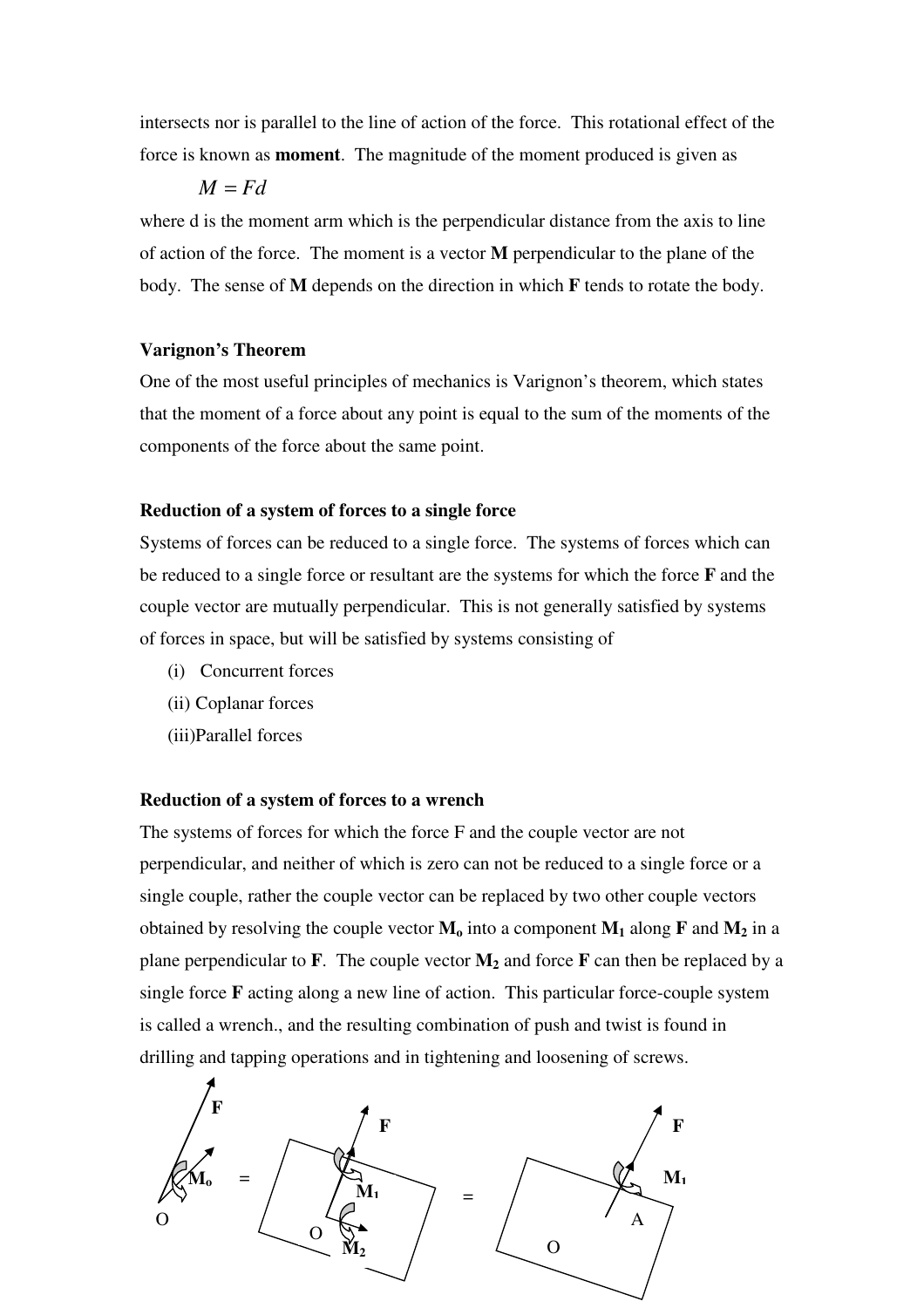## **Rigid body**

A rigid body is defined as one which does not deform.

## **Equilibrium of a body**

The external forces acting on a body can be reduced to a force-couple system at some arbitrary point O. When the force and the couple are both equal to zero, the external forces form a system equivalent to zero, and the rigid body is said to be in equilibrium.

## CENTRES OF GRAVITY, CENTROIDS AND THEIR APPLICATIONS **Centre of Gravity**

We have assumed all along that the attraction exerted by the earth on a rigid body could be represented by a single force W. This force is called the force of gravity. In actual sense, the earth exerts a force on each particles forming the body. The action of the earth on a rigid body can thus be represented by a large number of small forces distributed over the entire body. All these small forces can be replaced by a single equivalent force, W, that is the resultant.

## **Centroids**

## STRUCTURES AND MACHINES **Structures**

## **Frames and Machines**

Frames and machines are two common types of structures which are often composed of pin-connected multiforce members, i.e., members that are subjected to more than two forces. While frames are generally stationary and are used to support loads, machines contain moving parts and are designed to transmit and alter the effect of forces.